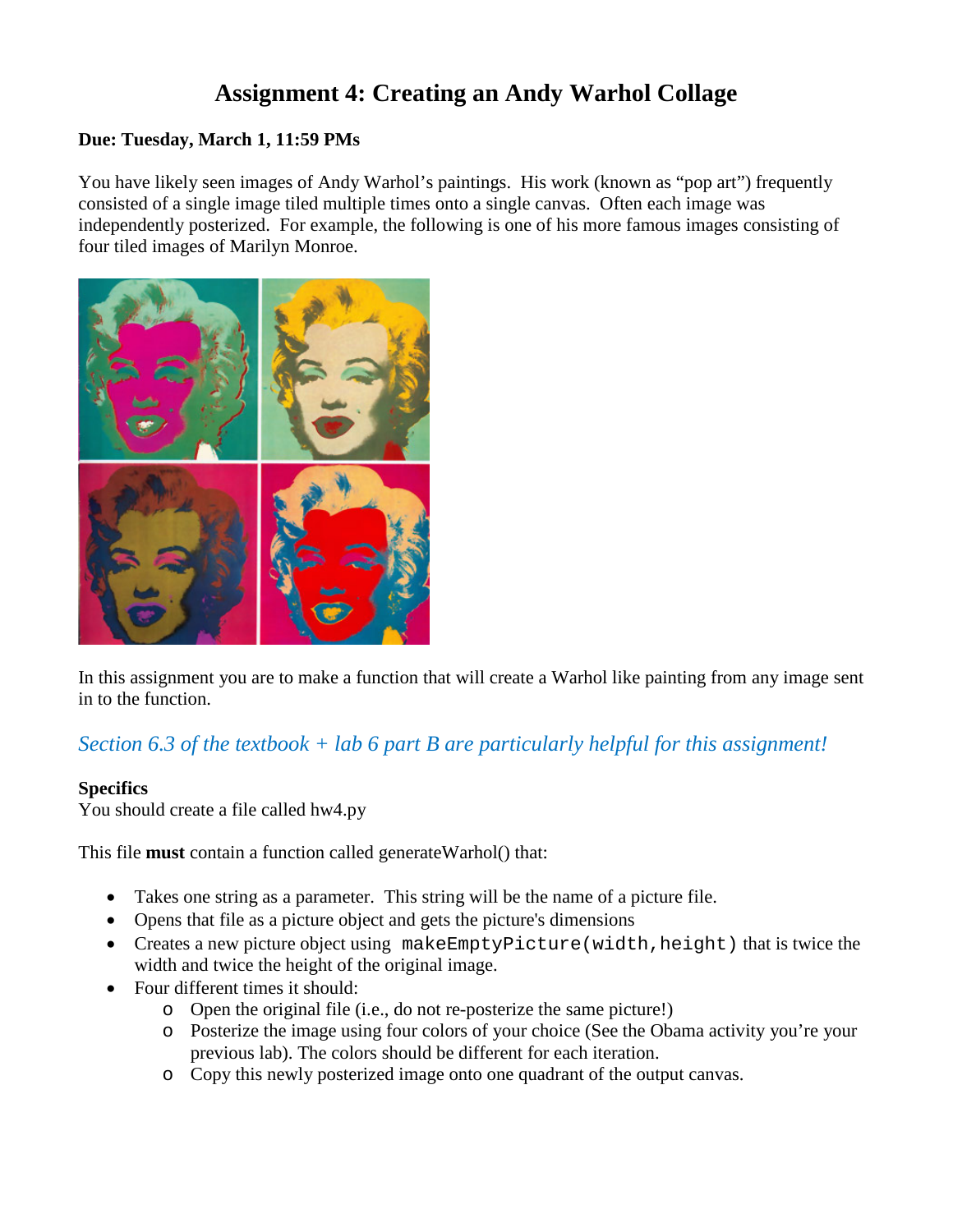### **A few additional tips**

You will need to manipulate two picture objects:

- source: the picture object with the original picture

- canvas: an empty picture object which is twice the width and twice the height of the original image.

Use a nested loop to loop over all the (x, y) coordinates in the original picture (same as we did to generate the flag of France). Your outer loop loops over the width, your inner loop loops over the height – so use the range() function – check lab 6 part B for implementation details.

At each step of the inner loop, use the current x, y values to get Pixel objects, like so:

pixel = getPixel(picture\_object, x, y)

And here's an even more detailed description of what you do:

1. Get current pixel A from the *source* using your current values of x, y

2. Get the color of this pixel A

- 3. Get pixel B from the *canvas* using values calculated based on x, y
- 4. Set the color of pixel B to the color of pixel A.

5. Repeat steps 3 and 4 so that you copy pixel A to 4 different locations on the canvas – i.e., you are copying the picture 4 times.

Your method must **return** the completed collage. For example:

# >>> output = generateWarhol("schafer.jpg") >>> show(output)

Using any portrait. Below is an example of such a function using the headshot of Dr. Ben Schafer:



Note that this method should work on any photo that we send in. However, we probably should limit our use of this to smaller images. The resulting image is four times that size and must posterize the original image four times. While I will test this with an image of my choice you are welcome to include with your deliverable the image that you used in developing and testing your code.

Save your collage to a new file collage.jp using the writePictureTo(picture, filename) function.